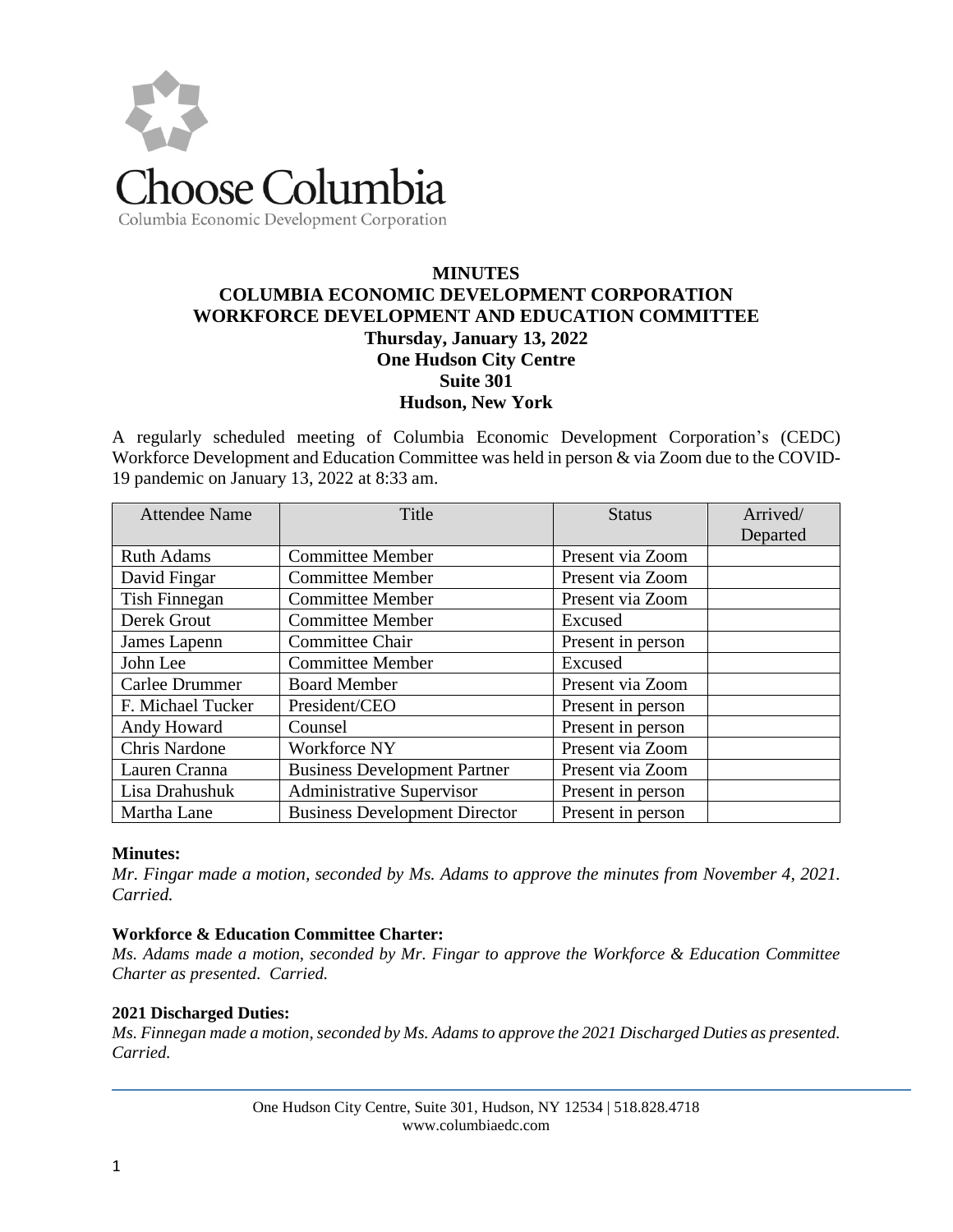

### **Strategic Project Discussion:**

Mr. Tucker introduced Christopher Nardone, the Director of Columbia -Greene Workforce NY Career Center. He stated Mr. Nardone would be giving an overview of some of the data his office collects as well as some of the activities his office is involved with. Mr. Nardone stated those seeking jobs are easily finding them and at a higher than previous rate of pay. He noted the larger corporate businesses including chain stores and restaurants are paying whatever it takes to obtain workers. He noted this was negatively affecting the local independent small businesses, which don't have the same resources. He noted some people are leaving jobs, obtaining training for other positions and finding employment quickly. He noted this was increasing the problem by leaving a vacuum in the low skill workforce sector. He noted that bringing in visa holders had been investigated, but noted there was no housing available and transportation continued to be an issue. He noted the issue included Greene County as well. He felt this would be a problem over the next few years.

#### **Career Jam:**

Mr. Tucker gave the statistics from the past program. He noted they are moving forward with a program encompassing an 8-11 county program. He noted CEDC had preferred a small, more local program. He noted Career Jam had sent a licensing and servicing agreement which totaled \$34,000 for 2022. He reminded the Committee, CEDC had paid \$15,000 the previous year. He stated he was trying to obtain for them some grant money on a regional basis in order to decrease the price. He stated they had also partnered with the Junior Achievement program. He stated he would keep the Committee posted.

#### **Career Connects:**

Mr. Tucker gave an update on the program which had been transitioned to Columbia –Greene Community College. He stated Kellyanne Radzik had held the first meet and greet session earlier in the week with two additional sessions this past Saturday. She noted the early outreach for attendees had been a struggle. Dr. Drummer stated the Career Institute was also launched on the past weekend. She described the topics and the issues faced during the past couple of weeks.

#### **Microbusiness Seminar:**

Ms. Lane stated the class had wrapped up in November. She stated all ten participants had completed the course, and she continued to work with them. She stated she would be begin her recruitment in the upcoming summer for the next class.

#### **Entrepreneurship For All:**

Ms. Lane gave an overview of the program, noting the local organization was backed by the Berkshire Taconic Foundation. She stated the target audience were primarily underserved residents. She stated there were 5 spaces for Columbia County residents interested in turning their ideas into a business. She noted this was a yearlong program and fairly intensive. She hoped that eventually the participants would come to CEDC for microloans.